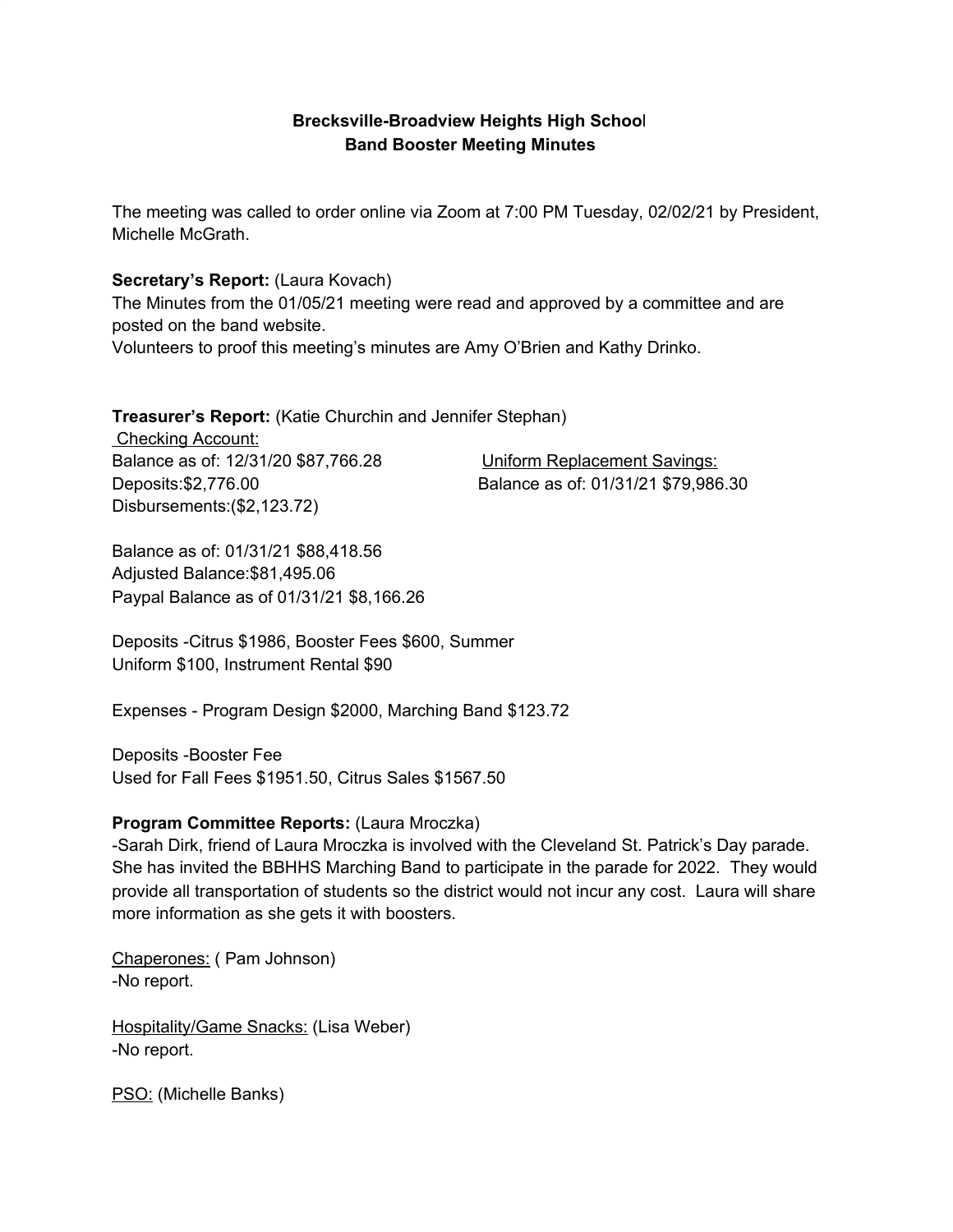-No PSO meeting held in January. -Next PSO meeting scheduled for February 4th. -Recognition of High School artist awards. -SAT/ACT prep days. -New office administrative assistant, Michelle Cook. -PSO will be working on getting a nominating committee together at February's meeting.

Publicity: (Melissa Burdick) -No report.

Senior Night: (Amy O'Brien) -No Report.

Swarm Board and Decorations: (Lisa Trout) -No Report.

Uniforms: (Lori Reagan, Rima Julien and Linda Gauntner) -Summer shorts will be ordered through Banding Together instead of Dickies. -The uniform committee will be using a size chart for ordering summer uniforms if students are still unable to try on in person due to Covid restrictions.

Summer Uniforms: ( Lisa Karakostas, Laura Mroczka and Melinda Torres) -No Report.

Yard Signs: (Melinda Torres) -No Report.

## **Ways and Means Committee Reports:** (Kathy Drinko)

Athletic Programs: (Melissa Burdick) No report.

Athletic Program Sales: (Michelle McGrath) No report.

Athletic Program Layout: (Kim Traum) -No Report.

Citrus Sales: ( Heather McCleary and Kathy Drinko) -We received the check for citrus sales from Indian Growers.

Disney Raffle: (Sue Flis) No Report.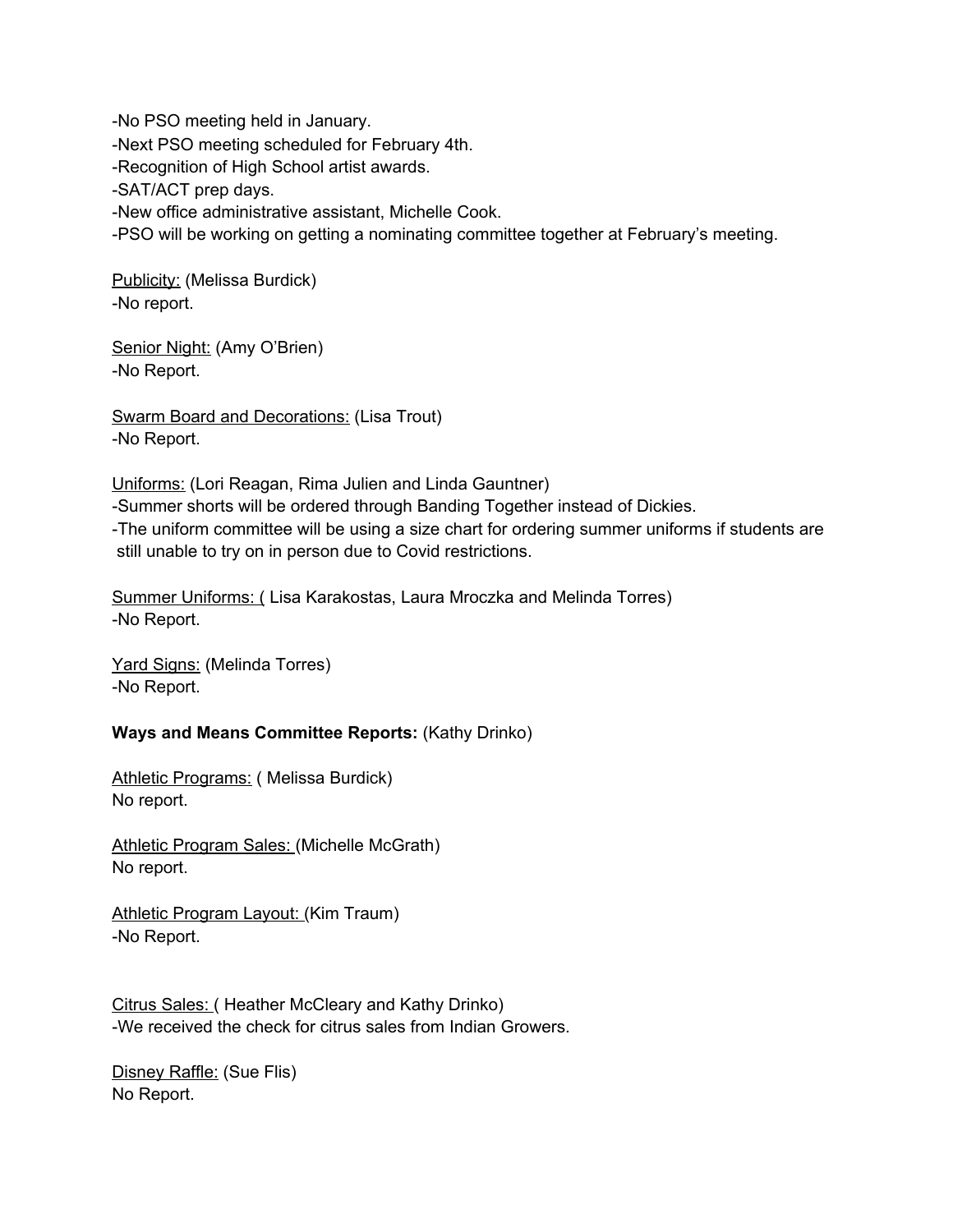Endowment/Patrons: (Michelle McGrath)

-Kathy Drinko asked about sending info out to seniors who may be interested in donating leftover Bee Bucks.

-Katie Churchin said that in the past , Mrs. Astey has included that information in the end of year senior letter.

Spirit Wear: (Melinda Torres) -No Report.

Band Director's Report**:** (Mr. Ciulla and Mr.Pasternak)

-Mr. Ciulla has really enjoyed being able to interact with students in person.

-The directors are currently listening to audition materials for ensemble placements for next year. They will soon be able to determine the number of students who have enrolled in band for next year.

-Mr. Ciulla and student leaders created a video presentation to help recruit 8th grade band members.

-He has met with 8th grade band members during the school day for recruitment purposes. -He is hoping to have high school band members interact with 8th grade band members some time this Spring. He would like to use funds not used for t-shirts for 8th grade night during marching band season to have t-shirts made for whatever event can be put together involving high school and 8th grade band students.

-The February/March calendar was included in the last band bulletin. It included dates for Pep Band, the Spring concert and evening rehearsals for Wind Ensemble.

-Conservatory day will not take place before Spring break.

-Mr. Ciulla would like to bring in specialists and professionals to work with all ensemble groups. The cost of this will be \$480.00. Katie Churchin made a motion to allow booster funds be used for bringing in professional musicians. A vote was taken and was passed unanimously in favor of allowing funds to be used for this purpose.

-Solo and ensemble as well as OMEA large group adjudication will all be held virtually this year.

-The music departments will be inviting students to share videos of themselves performing solos or small group ensembles for MIOSM. These videos will then be posted for all to enjoy.

-The logistics are currently being worked out to allow Wind Ensemble to have a concert with 5th grade band members in March.

-The March 3rd concert will be held virtually. Mr. Ciulla is hoping for an in person concert in May.

-The band banquet, Memorial Day parade and new band member orientation are still on the May calendar.

President's Report: (Michelle McGrath)

-Michelle will reach out to Pam Bowler and Heather McCleary to see if they will consider being on the nominating committee for new officers. Michelle has volunteered to be on this committee.

-Mr. Ciulla will try to find other people who may be interested in helping with the committee.